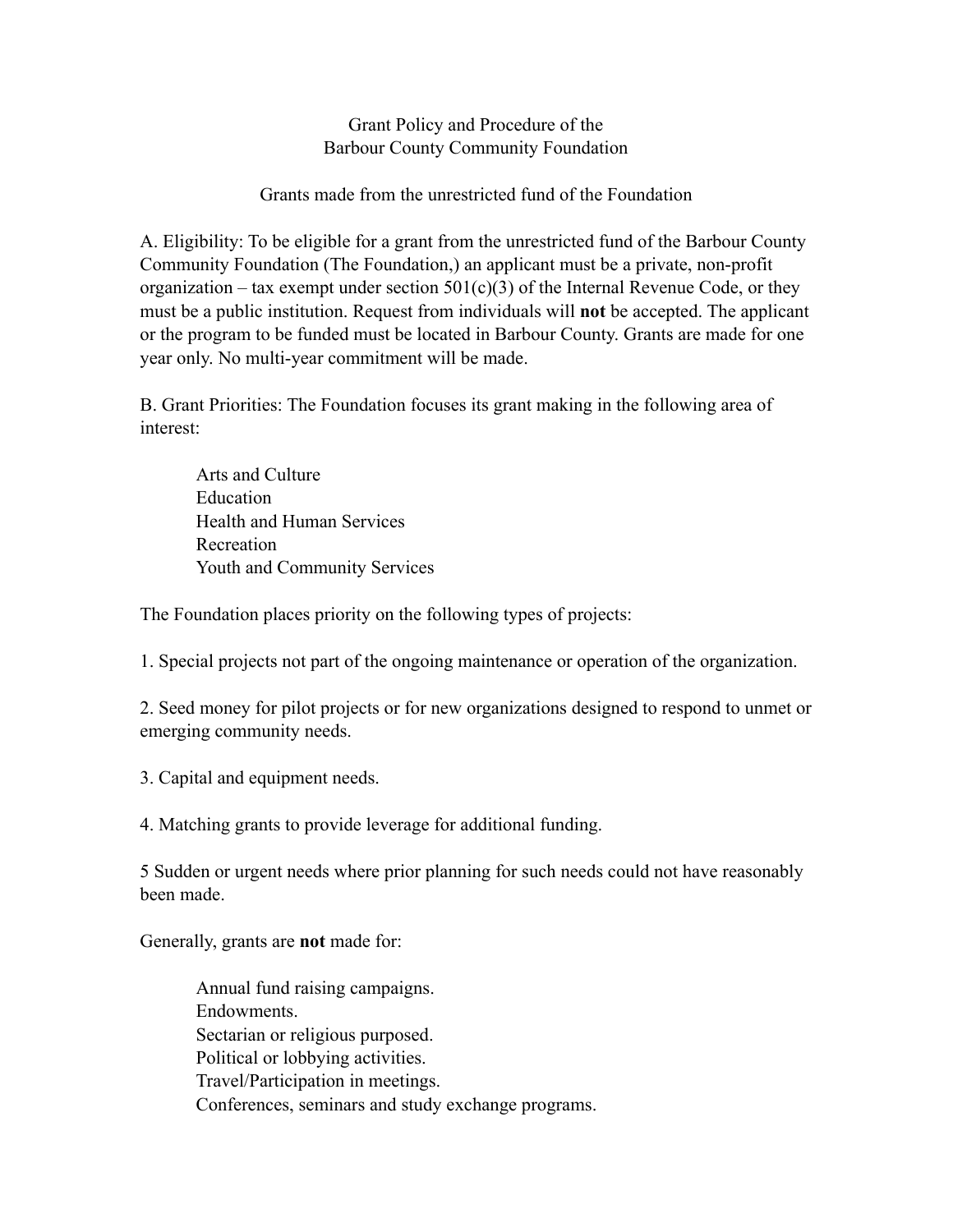C: Deadlines: The Foundation makes grants once each year. Applications must be postmarked by November 30th.

D: Application Guidelines: The Foundation requires the use of a standardized application form. The form is available on the website: barbourcountycf.org or by contacting the Foundation. Applicants **may** submit a brief letter, signed by the organization's chief executive, describing the proposed project. The letter should be limited to two pages and should include the following: (**Note: the letter is not required**.)

- 1. Description of Applicants Organization missions, goals and objectives. Population served. Name, address and telephone number of contact person.
- 2. Description of the project. Specific need to be addressed. Who/How many will benefit. Names and qualifications of persons to carry out the project. How the project will be evaluated. Timetable for the project. How the project fits into the Foundation's grant making priorities.
- 3. Project budget. Complete budget of the project. (All funding.) **Amount requested from the Foundation**. Sources of other funding. Future funding. (If applicable.)

The following materials, if available, should be attached to the letter.

- 1. List of officers and board member.
- 2. Copy of IRS 501(c) (3) tax exempt determination letter.
- 3. Most recent annual financial statement (preferably audited.)
- 4. Current annual operating budget, including income and expenses.
- 5. Supplementary information if applicable.

E. Review Process: Applications are reviewed by an independent committee appointed by the Foundation, who makes recommendations to the Foundations Board of Directors.